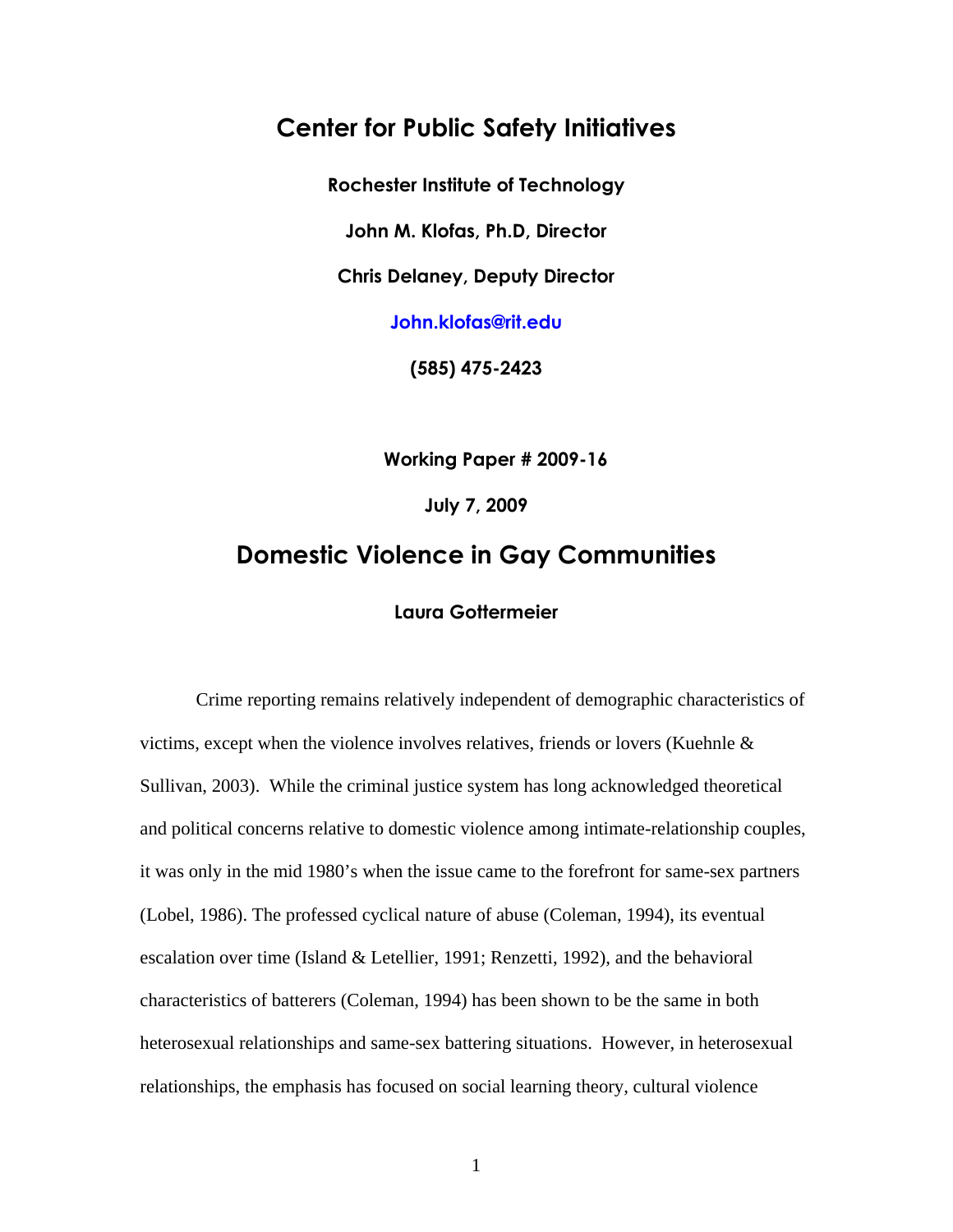theories, and gender-power imbalances whereas the literature on lesbian and gay violence has focused on the number of occurrences (Giorgio, 2002). Giorgio (2002) also adds, in heterosexual relationships the blame tends to be on males due to physical qualities and gender dynamics.

 Although accurate data is difficult to obtain, trends suggest that as many as half of lesbian relationships experience some form of abuse (Brand & Kidd, 1986; Nadoff, 1987; Renzetti, 1992, 1996; Taylor& Chandler, 1995). Greenwood et al. (2002) reported on a sample of 2,881 male cohabitants during the past five years and found a higher rate of violence than in cases of heterosexual relationships. Letellier (1994) found that gay men are more likely to be killed by their partners than a stranger. Few studies have actually measured psychological, emotional and verbal abuse in same-sex couples so measurement variables may influence reported trends and outcomes (Pattavina, Hirschel, Buzawa, Faggiani, & Bentley, 2007).

 Typically, heterosexual victims do not report abuse to the police because: (a) they do not believe the police will help; (b) they fear retaliation; (c) they do not want to get abusers in trouble; and (d) they think it is a private matter (Greenfield & Rand, 1998). Same-sex battering victims face additional obstacles to reporting with the threat of "outing" or making the lesbian and gay victims' sexual orientation known to the public (Kuehnle & Sullivan, 2003). In addition, the gay community distrusts the police (Kirby, 1994; Letellier, 1994, Reed, 1989). Reed (1989) reported that victims of same-sex battering were both physically and verbally re-victimized by the police. Simultaneously, victims of same-sex battering may confront ostracism by the gay community which has

2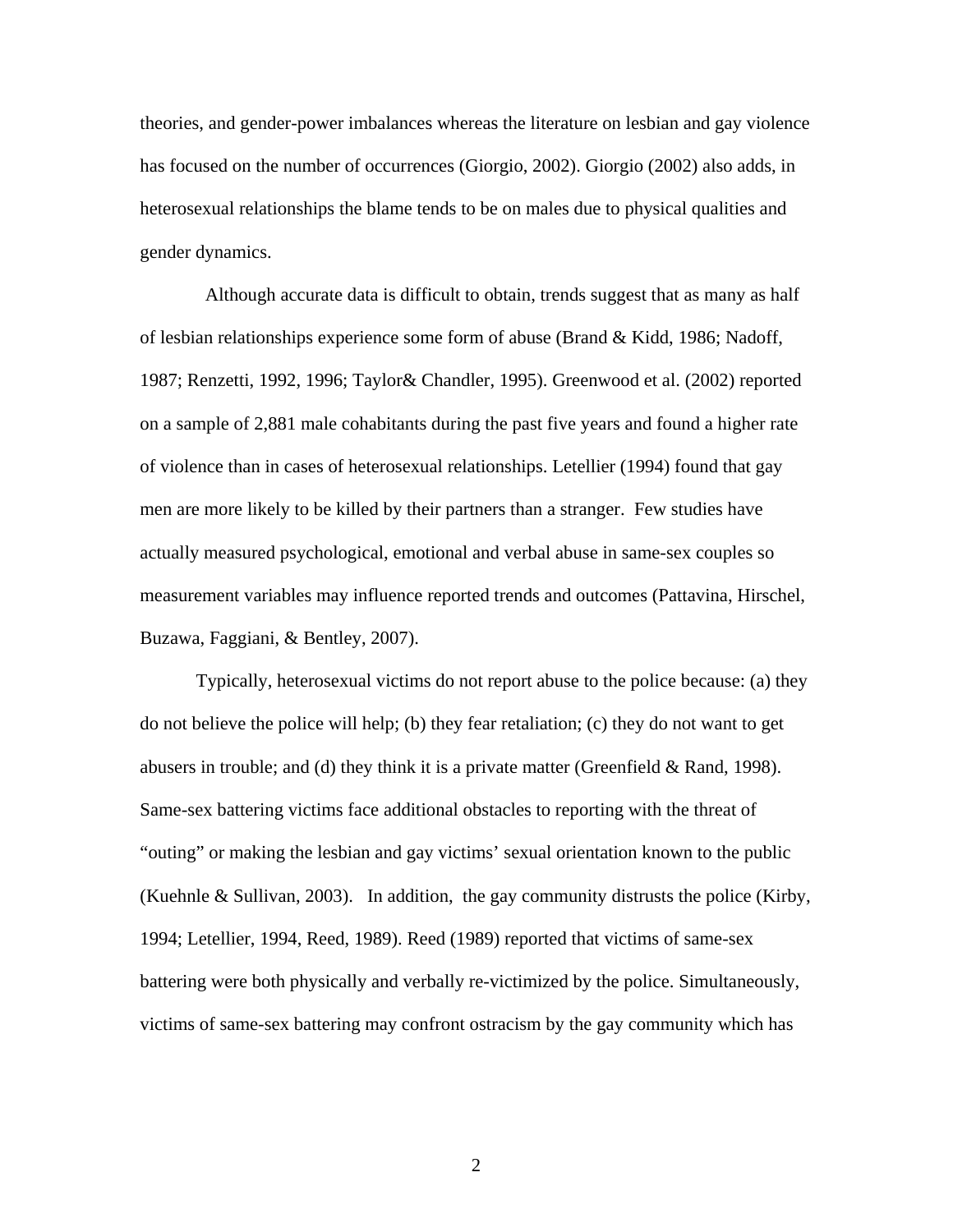failed to acknowledge domestic violence and abuse (Coleman, 1996; Island & Letellier, 1991; Jackson, 1998).

Same-sex batterers not only use physical, economic, and psychological threats and injury as strategies to control victims but may also use unique tactics such as threats of exposure to family, friends, and/or employers, and threats to infect them with HIV (Giorgio, 2002; Knauer, 2001; Letellier, 1996). According to follow-up studies of lesbian and gay victims, police have minimized the potential seriousness of the incident (Comstock, 1991; Vickers, 1996); failed to arrest the perpetrator or even intervene (Comstock, 1991); and/or ignored standard domestic violence procedures concerning the identification and arrest of the "primary aggressor" regardless of sexual-orientation of the victim (Peterman & Dixon, 2003).

#### • Issues Specific to Lesbian Battering:

Lesbian battering victims were likely to need medical attention but were unlikely to seek it (Taylor & Chandler, 1995). Because victims of same-sex battering are offered fewer legal protections, services or shelters than their heterosexual counterparts (Lundy, 2003), only the most serious and violent crimes involving assault with or without weapons are most likely to reported to police by gay individuals (Kuehnle & Sullivan, 2003). To counteract misunderstandings and misinterpretation, Gregorio (2002) suggests "Listening for lesbians' definitional dialogues can assist us in overriding our assumptions about sex roles in violent intimate relationships" (p.1251). Specifically, Gregorio (2002) the "listening" must explore who instigates the abuse as lesbians victims often downplay the violence and instead self-blame.

3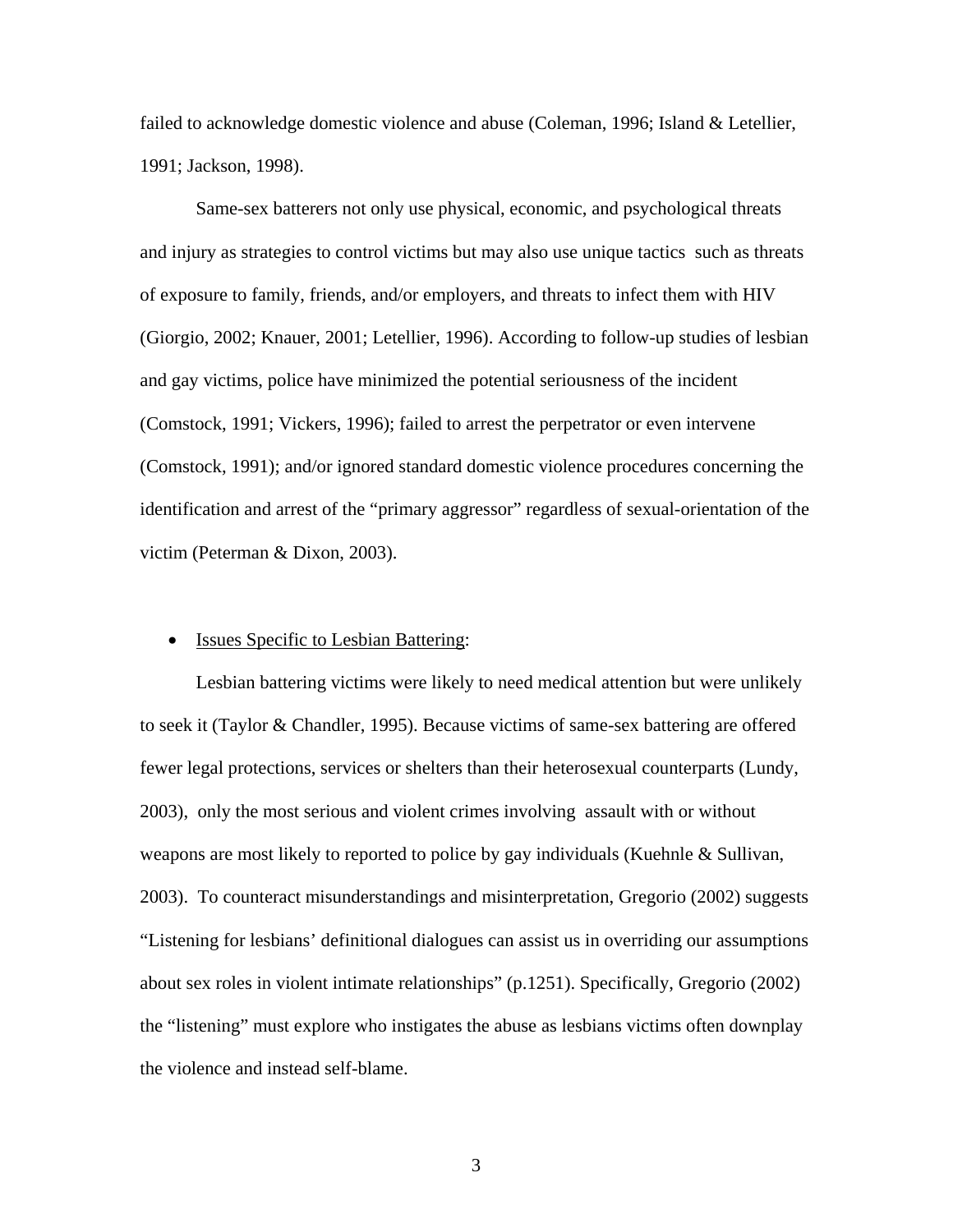#### • Issues Specific to Gay Battering:

After reviewing in depth 119 cases, Kuehnle & Sullivan (2003) found that more than 60% of bias incidents were reported to the police as compared with 48% of domestic incidents among gay individuals. Often police misclassify domestic abuse battering among same-sex couples as "mutual fights," placing both in the same jail cell showing a lack of understanding of the nature of such violence (Knauer, 2001).Kuehnle & Sullivan (2003) conclude that "Researchers should also examine the link between police response and the reporting practices of same-sex victims by assessing their perceptions of how they were treated by law enforcement" (p. 95). Bernstein and Kostelac (2002) found that officers held more negative attitudes toward gay men than toward lesbians with over 25% of police self-reporting "gay bashing."

#### References:

- Bernstein, M. And Kostelac, C. (2002). Lavender and blue: Attitudes about homosexuality and behavior towards lesbians and gay men among police officers. *Journal of Contemporary Criminal Justice*, *18*, 302-328.
- Brand, P. and Kidd, A. (1986). Frequency of physical aggression in heterosexual and female homosexual dyads. *Psychological Reports*, *59*, 1307-1313.
- Coleman, V. (1994). Lesbian battering: The relationship between personality and the perpetration of violence. *Violence and Victims*, *9*, 139-152.
- Coleman, V. (1996). Lesbian battering: The relationship between personality and the perpetration of violence. In L. Hamberger & C. Renzetti (Eds.), *Domestic partner abuse* (pp. 77-101). New York: Springer.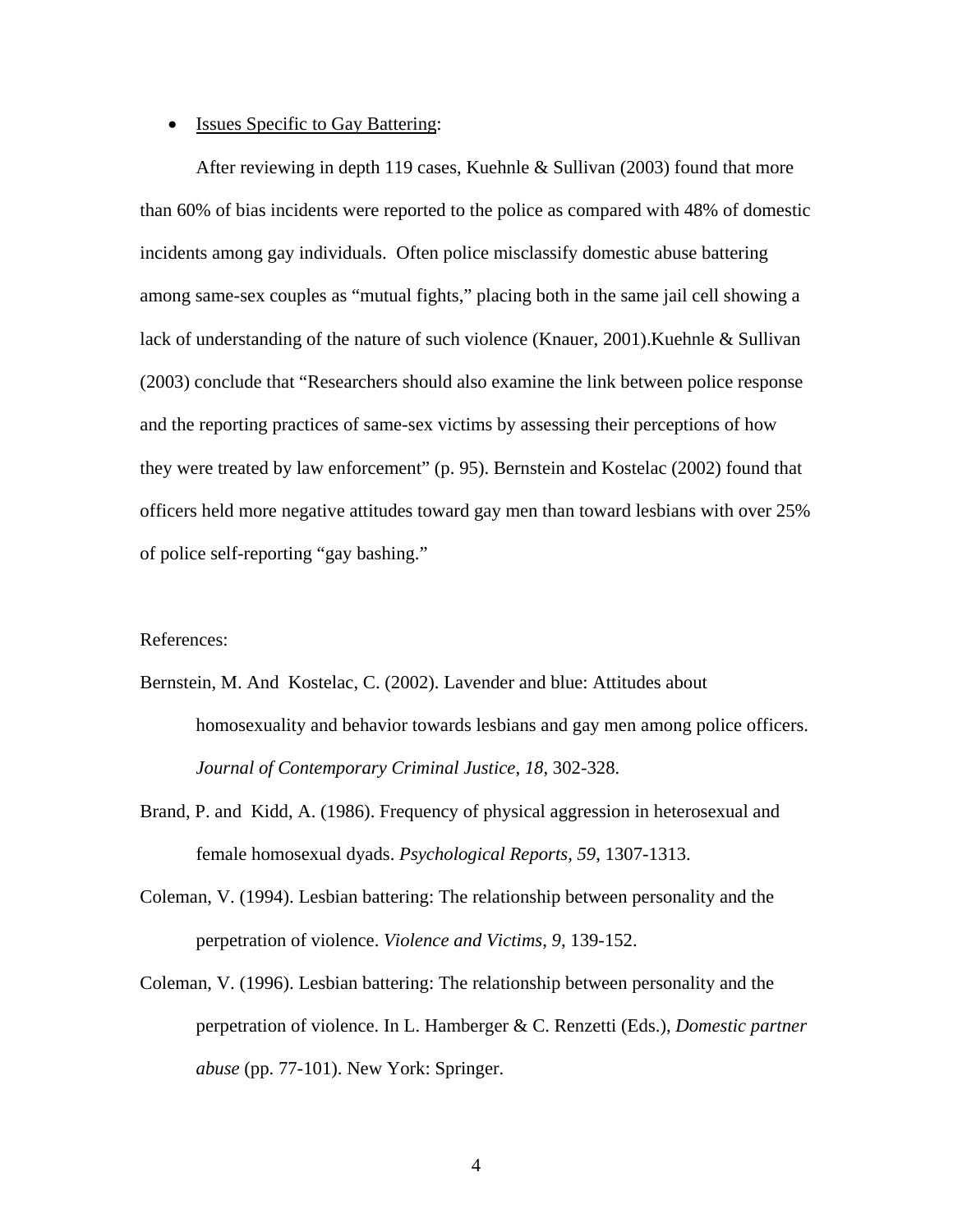- Comstock, G. D. (1991). The police as perpetrators of anti-gay/lesbian violence. In G. D. Comstock (Ed.), *Violence against lesbians and gay men* (pp. 152-162, Appendix C). New York: Columbia University Press.
- Giorgio, G. (2002, October). Speaking in silence: Definitional dialogues on abusive lesbian relationships. *Violence against Women*. *8:10*, 1233-1259.
- Greenfeld, R.and Rand, M. (1998). *Violence by intimates*.Washington, DC: U.S. Department of Justice.
- Greenwood, G. L., Relf, M. V., Huang, B., Pollack, L. M., Canchola, J. M., & Catania, J. A. (2002).Battering victimization among a probability-based sample of men who have sex with men. *American Journal of Public Health*, *92*, 1964-1970.
- Island, D. and Letellier, P. (1991). *Men who beat the men who love them: Battered gay men and domestic violence*. New York: Harrington Park Press.
- Jackson, N. (1998). Lesbian battering: The other closet. In N. Jackson & G. Oates (Eds.), *Violence in intimate relationships: Examining sociological and psychological issues* (pp. 181-194). Newton, MA: Butterworth-Heinemann.

Kirby, N. (1994). Love hurts. *British News Magazine Attitude*, *3*, 46-50.

- Knauer, N. (2001). Same sex domestic violence: Claiming a domestic sphere while risking negative stereotypes. In K. D. Lemon (Ed.), *Domestic violence law* (pp. 203-212). St. Paul, MN: West Group.
- Kuehnle, K. and Sullivan, A. (2003, February). Gay and lesbian victimization: Reporting factors in domestic violence and bias incidents. *Criminal Justice and Behavior, 30:1*, 85-96.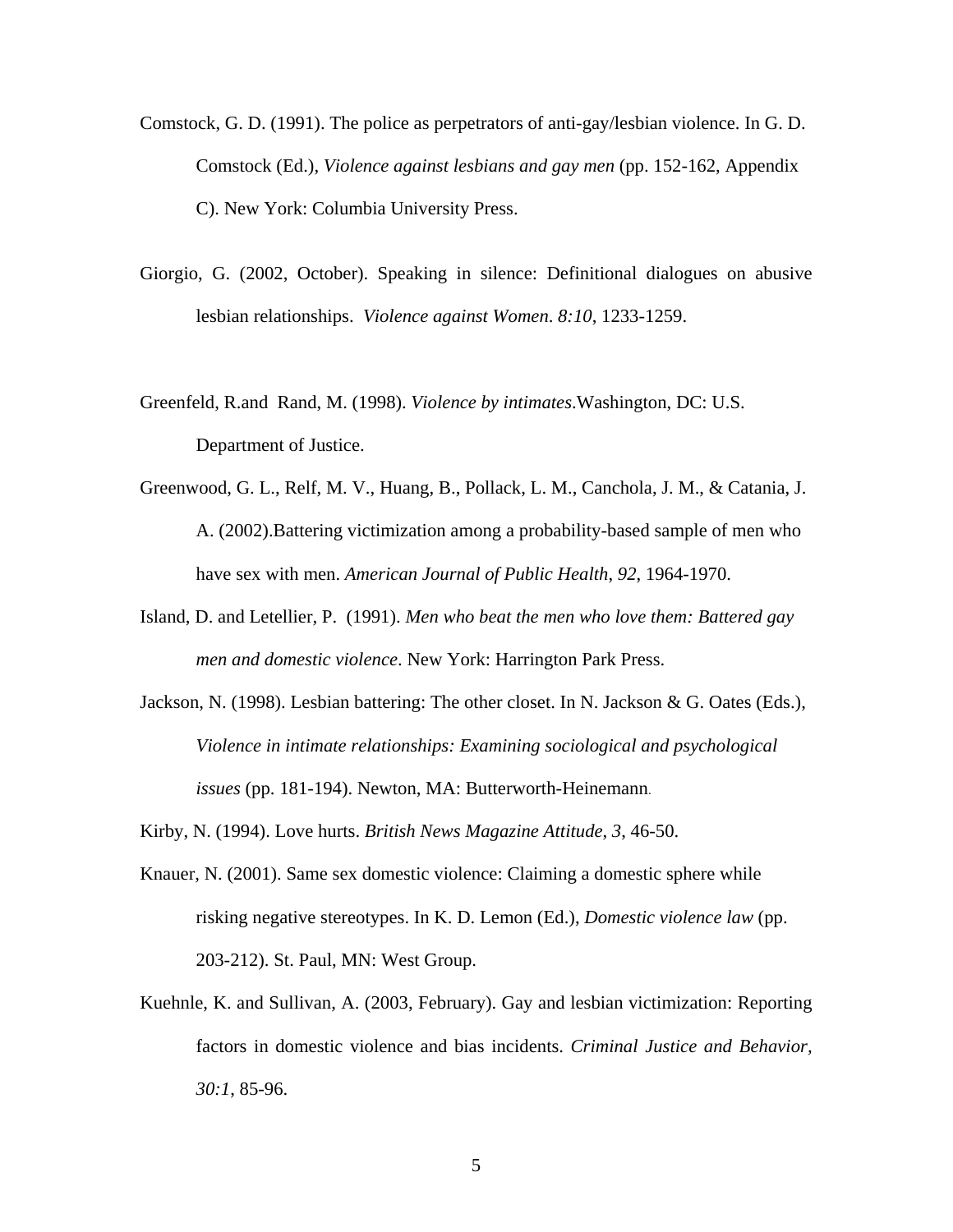- Letellier, P. (1994). Gay and bisexual male domestic violence victimization: Challenges to feminist theory and response to violence. *Violence and Victims*, *2*, 95-106.
- Lobel, K. (Ed.). (1986). *Naming the violence: Speaking out about lesbian battering*. Seattle,WA: Seal Press.
- Lundy, S. (1993). Abuse dare not speak its name: Assisting victims of lesbian and domestic violence in Massachusetts. *New England Law Review*, *20*, 273-311.
- Nadoff, L. (1987, April-May). Lesbian violence: No longer a secret. *Bay Area CareerWomen*, 1-2.
- Pattavina, A. Hirschel, D., Buzawa, E., Faggiani, D. and Bentley, H. (2007). A comparison of police response to heterosexual versus same-sex intimate partner violence. Violence against Women. 13: 374-394,
- Peterman, L. and Dixon, C. (2003). Domestic violence between same-sex partners: Implications for counseling (practice and theory). *Journal of Counseling and Development*, *8*, 40-48.
- Reed, J. (1989, April 16). Naming and confronting gay male battering. *Gay Community News*, 8-10.
- Renzetti, C. (1992). *Violent betrayal: Partner abuse in lesbian relationships*. Newbury Park, CA: Sage.
- Renzetti, C. (1996). The poverty of services for battered lesbians. In C. M. Renzetti & C. H. Miley (Eds.), *Violence in gay and lesbian domestic partnerships* (pp. 61-68). New York:Haworth.

Taylor, J. and Chandler, T. (1995). *Lesbians talk violent relationships*. London: Scarlet.